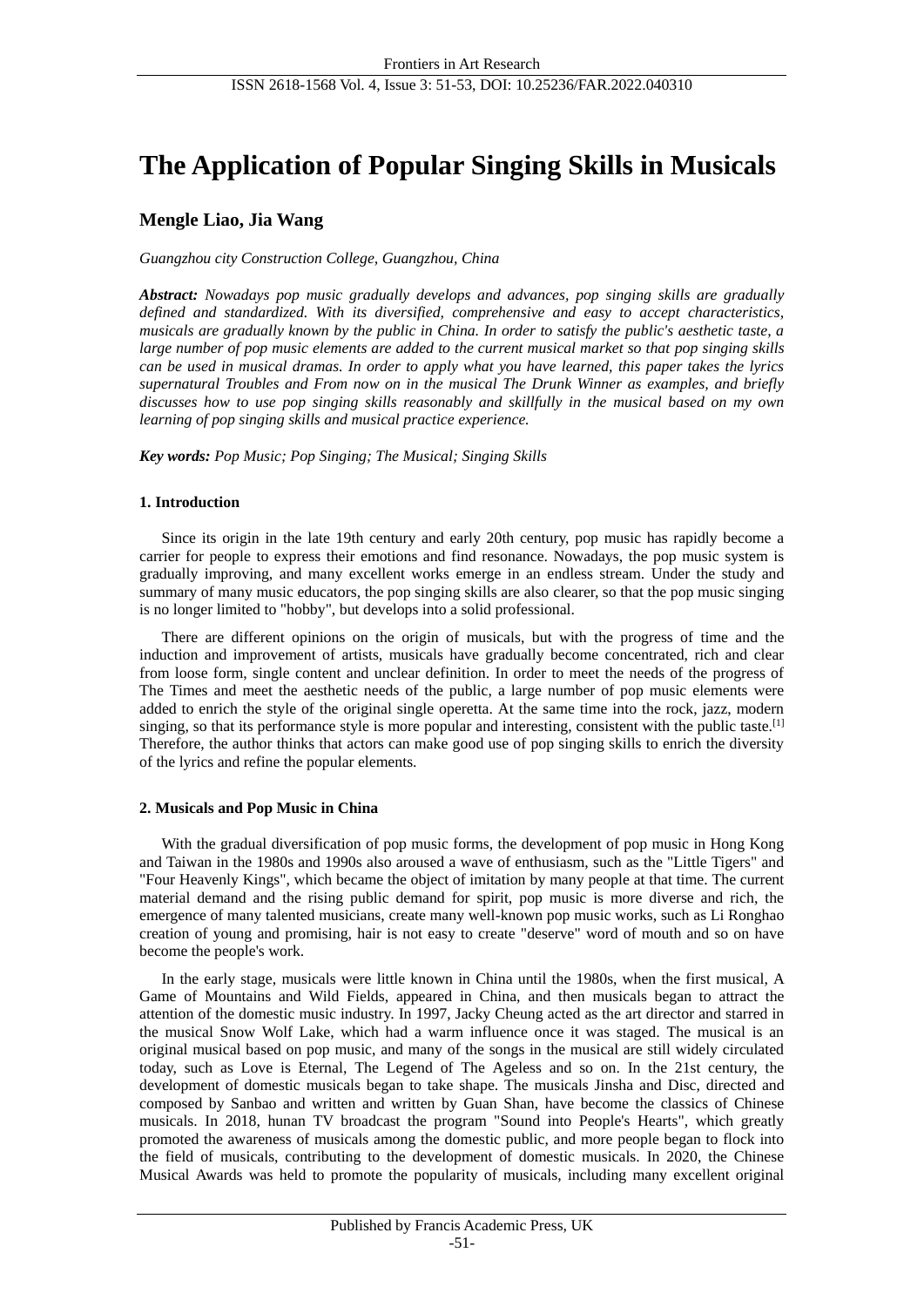# ISSN 2618-1568 Vol. 4, Issue 3: 51-53, DOI: 10.25236/FAR.2022.040310

musicals, such as The Orphan of Zhao and The Drunken Winner. Through this event, many people have a more intuitive understanding of musicals.

### **3. Using Pop Singing Skills in the Riff on Drunk Winner**

#### *3.1 Singing Section "Supernatural Troubles"*

Supernatural Troubles is the middle part of the show, where the character Chow Tai Fook tries to prove his supernatural powers. Because "Chow Tai Fook" is a feminine and charismatic character, the author added BossaNova style to the song "Supernatural Troubles", with light rhythm and extremely soft and free melody. Since this part is the part of chow Tai Fook's solo and the highlight of the play, the author believes that pop singing techniques can be used in this part to improve the musicality and interest of the part.

The opening melody of Supernatural Troubles. It can be seen from the score that the author uses a large number of supplementary rhythms and rests to give the melody a light feeling, and uses "# F" as the change and passing sound for many times, adding musicality to the simple melody and making it full of languid and relaxed feeling.

The author thinks that when singing this part, we should skillfully sing the Latin jazz singing method that is, using glide, tremolo and embellishment to enhance the effect.

In section B of Supernatural Troubles, there are a lot of supplementary rhythms and homophone repetition, which makes the music more rhythmic. Therefore, when singing this paragraph, the author thinks that "elastic rap"[2]can be used, that is, the sound is constantly out of breath, which ensures the continuity of phrases while providing sufficient breath support between words. While the diaphragm maintains the support, the abdomen gives the breath circulation to inhale and push the movement, which can avoid the problems of incoherent phrases, insufficient breath and inaccurate rhythm. In its trails in 71 to 72 in the section "clear" two words, you can use the same glide skill to transition, pitch to improve at the same time, should also pay attention to when singing the change of the cavity, the glide starting sound transition to a word "chu", the song singing body to fall toward the chest, to ensure that the stereo sound and channel unobstructed, such treatment can give the audience a better listen to feeling.

The chorus of Supernatural Troubles is mainly composed of minor sixth intervals and has a large span. Due to the segment for the whole song of the chorus, arranger of instruments is also more abundant, Latin jazz style is more apparent, so the author thinks that should give full play to emotion when singing, singing state should be more active, but should pay attention to not disturb breath cycle movement, in order to avoid in the process of singing caused by unstable sound floating breath hissing sound. In the lyrics, some words can be sung more freely, for example, "Coming" in bar 115 and "Holding fate" in bar 117 can be appropriately extended, but the diction should be kept clear. Because paranormal Troubles is clearly BossaNova Latin jazz, Therefore, the author thinks that we should skillfully use the tremolo and glide skills in jazz singing, and use the singing skills of elastic rap to enrich the musicality of the singing section, so as to form a perfect fit with the charming and enchanting character image of "Chow Tai Fook".

#### *3.2 Song "From Now on"*

From now on is a love song sung by the character Lee Dingyi when he proposes to his wife. The melody is beautiful, is a 6/8 time lyrical style pop love song.

Part A of From Now on. In this paragraph, there are many big jumps of intervals, and the stress is on the fore beat. Therefore, the author believes that each stress in the phrase can be emphasized when singing, such as "tian" in bar 6 and "jin" in bar 16. . In this paragraph, the "flowing chant" [3]technique in popular singing techniques can be skillfully used, that is, on the basis of abdominal breathing, emphasis is placed on combined thoracic and abdominal breathing and circuitous breathing, and the breath should be in a coherent rolling state. Under the support of the breath, the articulation should be kept clear, and at the same time, the coherence between the words should be maintained, and the breath goes before the sound. Using this technique, you can avoid the repetition of words and make sure that each phrase is consistent and stable, so that the listener does not think that the lyrics are popping out one word at a time.